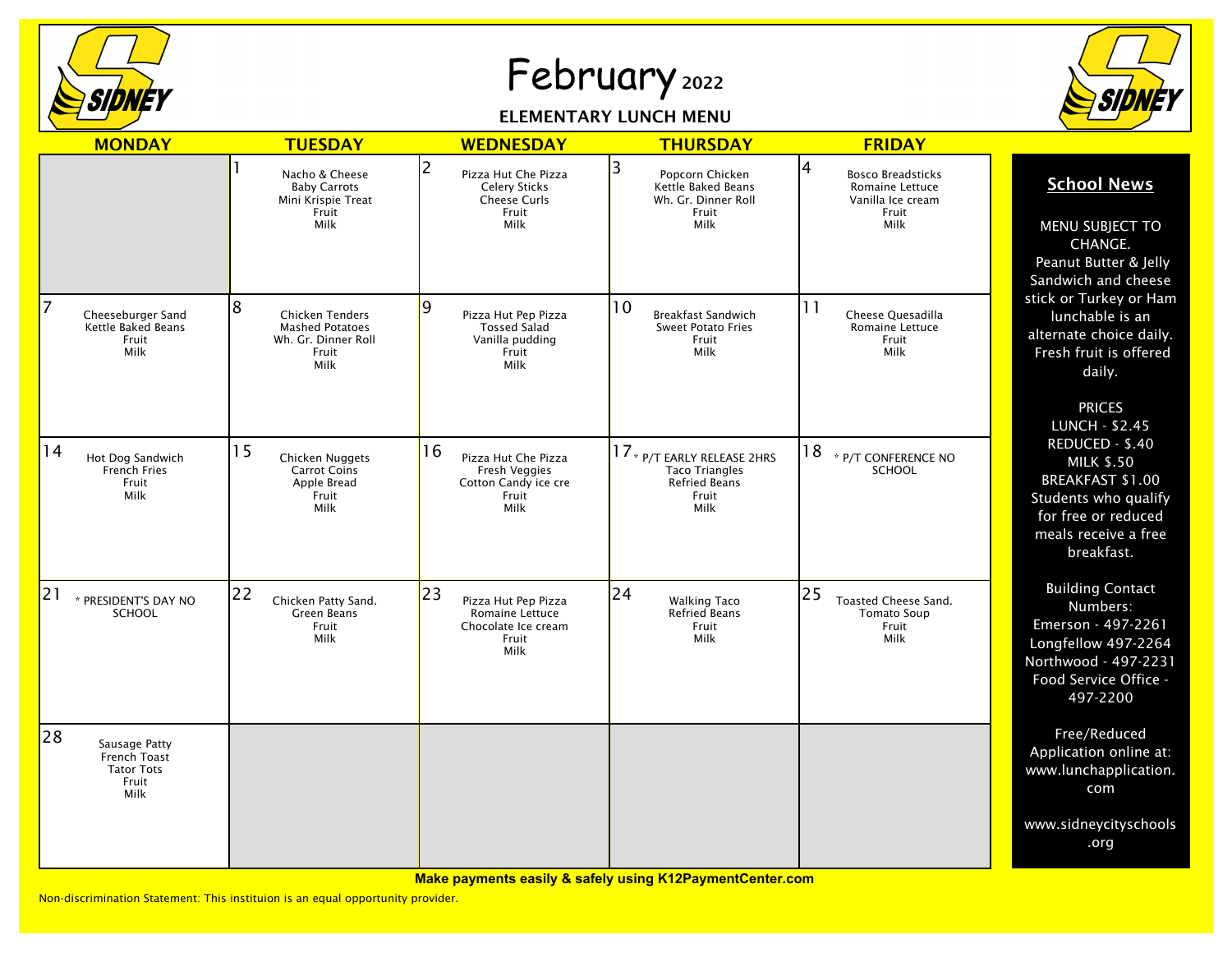| <b>Serving Date</b> | Recipe                                | Allergens                      |
|---------------------|---------------------------------------|--------------------------------|
| 02/01/2022          | R-0235 - Baby Carrots (Elem/MS)       | Milk, Eggs                     |
|                     | R-0255 - Milk                         | Milk                           |
|                     | R-0484 - Uncrustable (Elem/MS)        | Milk, Peanuts, Wheat, Soybeans |
|                     | R-0655 - Mini Krispie Treat           | Milk, Soybeans                 |
|                     | R-0815 - Nacho & Cheese               | Milk, Soybeans                 |
| 02/02/2022          | R-0255 - Milk                         | Milk                           |
|                     | R-0484 - Uncrustable (Elem/MS)        | Milk, Peanuts, Wheat, Soybeans |
|                     | R-0657 - Pizza Hut Cheese Pizza       | Milk, Wheat                    |
|                     | R-0687 - Cheddar cheese curls         | Milk                           |
| 02/03/2022          | R-0217 - Popcorn Chicken              | Wheat, Soybeans                |
|                     | R-0255 - Milk                         | Milk                           |
|                     | R-0297 - Wh. Gr. Dinner Roll          | Wheat                          |
|                     | R-0484 - Uncrustable (Elem/MS)        | Milk, Peanuts, Wheat, Soybeans |
| 02/04/2022          | R-0255 - Milk                         | Milk                           |
|                     | R-0484 - Uncrustable (Elem/MS)        | Milk, Peanuts, Wheat, Soybeans |
|                     | R-0663 - Bosco Breadsticks with sauce | Milk, Wheat                    |
|                     | R-0936 - Vanilla Ice cream-Hershey's  | Milk                           |
| 02/07/2022          | R-0199 - Cheeseburger Sandwich        | Milk, Wheat, Soybeans          |
|                     | R-0255 - Milk                         | Milk                           |
|                     | R-0484 - Uncrustable (Elem/MS)        | Milk, Peanuts, Wheat, Soybeans |
| 02/08/2022          | R-0236 - Chicken Tenders              | Wheat, Soybeans                |
|                     | R-0255 - Milk                         | Milk                           |
|                     | R-0297 - Wh. Gr. Dinner Roll          | Wheat                          |
|                     | R-0308 - Mashed Potatoes (Elem/MS)    | Milk                           |
|                     | R-0484 - Uncrustable (Elem/MS)        | Milk, Peanuts, Wheat, Soybeans |
| 02/09/2022          | R-0255 - Milk                         | Milk                           |
|                     | R-0484 - Uncrustable (Elem/MS)        | Milk, Peanuts, Wheat, Soybeans |
|                     | R-0656 - Pizza Hut Pep Pizza          | Milk, Wheat                    |
|                     | R-0719 - Vanilla pudding              | Milk                           |
| 02/10/2022          | R-0205 - Sweet Potato Fries           | Soybeans                       |
|                     | R-0255 - Milk                         | Milk                           |
|                     | R-0484 - Uncrustable (Elem/MS)        | Milk, Peanuts, Wheat, Soybeans |
|                     | R-0660 - Breakfast Sandwich           | Milk, Eggs, Wheat, Soybeans    |
| 02/11/2022          | R-0255 - Milk                         | Milk                           |
|                     | R-0484 - Uncrustable (Elem/MS)        | Milk, Peanuts, Wheat, Soybeans |
|                     | R-0678 - Cheese Quesadilla            | Milk, Wheat, Soybeans          |
| 02/14/2022          | R-0255 - Milk                         | Milk                           |
|                     | R-0259 - Hot Dog Sandwich             | Wheat                          |